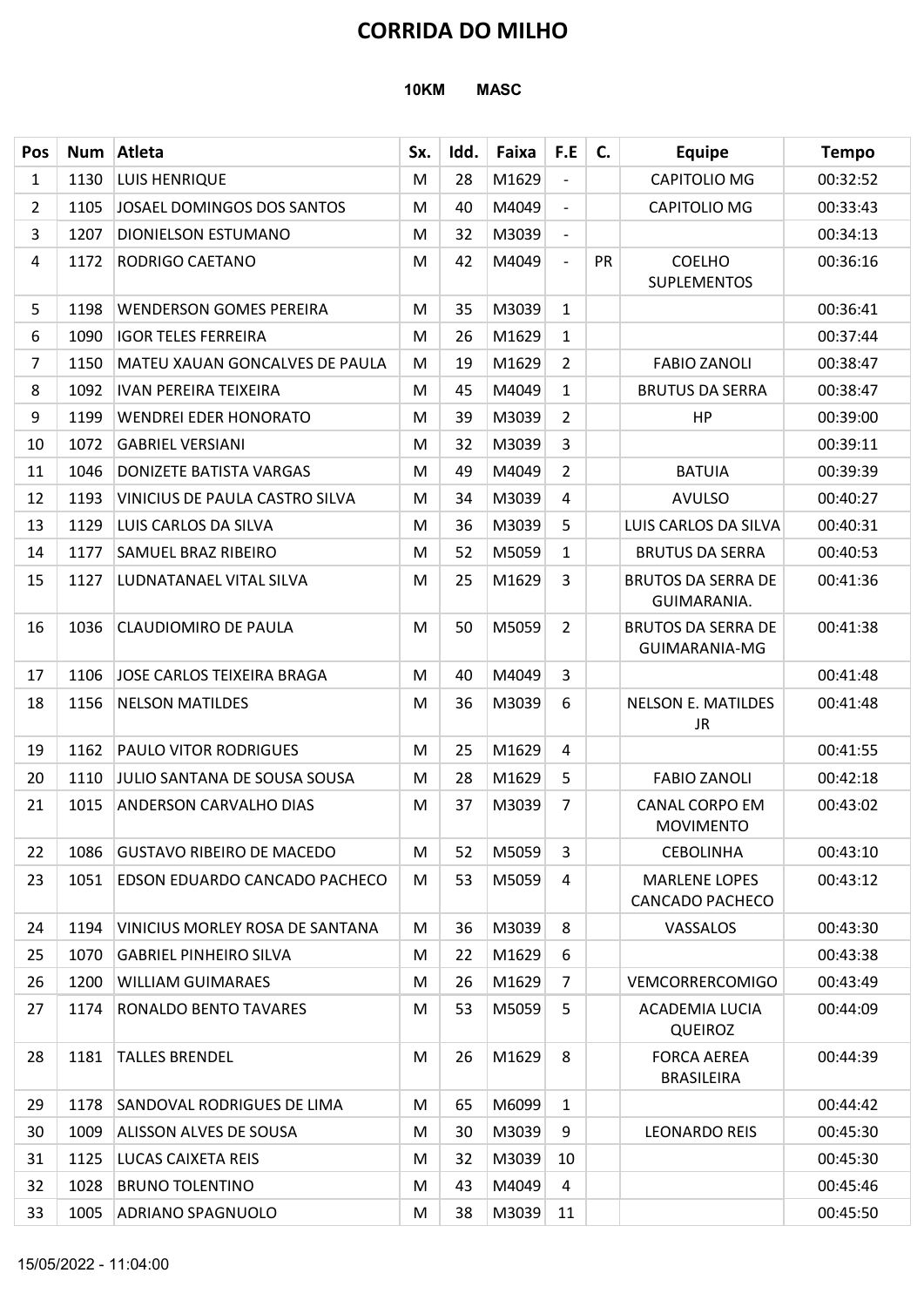### 10KM MASC

|          |              |                                                           |             |          | <b>CORRIDA DO MILHO</b> |                |                                          |                      |
|----------|--------------|-----------------------------------------------------------|-------------|----------|-------------------------|----------------|------------------------------------------|----------------------|
|          |              |                                                           | <b>10KM</b> |          | <b>MASC</b>             |                |                                          |                      |
| 34       | 1133         | LUIZ FERNANDO BORGES DE OLIVEIRA                          | M           | 31       | M3039                   | 12             |                                          | 00:46:07             |
| 35       | 1173         | RODRIGO HENRIQUE NOGUEIRA<br><b>MAMEDIO</b>               | M           | 27       | M1629                   | 9              |                                          | 00:46:11             |
| 36       | 1016         | <b>ANDRE CRISTIAN GONCALVES</b>                           | M           | 30       | M3039                   | 13             | <b>RUNNERS 3 MARIAS</b>                  | 00:46:15             |
| 37       | 1128         | LUIS ANTHERO RIBEIRO                                      | M           | 52       | M5059                   | 6              | LUIS ANTERO RIBEIRO                      | 00:46:34             |
| 38       | 1084         | <b>GUSTAVO QUEIROZ PEREIRA CASTRO</b>                     | M           | 26       | M1629                   | 10             | <b>CROSSFIT PATOS DE</b><br><b>MINAS</b> | 00:46:42             |
| 39       | 1192         | <b>VINICIUS BRAGA SILVA</b>                               | M           | 38       | M3039                   | 14             |                                          | 00:46:44             |
| 40       | 1179         | SEBASTIAO JOSE MOREIRA                                    | M           | 54       | M5059                   | $\overline{7}$ | ROSE LACERDA<br>TREINAMENTO              | 00:46:52             |
| 41       | 1093         | <b>IVANDO RODRIGUES VIEIRA</b>                            | M           | 44       | M4049                   | 5              |                                          | 00:46:55             |
| 42       | 1101         | JOAO CARLOS DE SOUZA GOMES                                | M           | 59       | M5059                   | 8              | <b>CIDADE TURISMO</b>                    | 00:46:57             |
| 43       | 1020         | ANTONIEL SILVA OLIVEIRA JUNIOR                            | M           | 45       | M4049                   | 6              |                                          | 00:46:58             |
| 44       | 1021         | <b>ANTONIO EUSTAQUIO DE MORAIS</b>                        | M           | 52       | M5059                   | 9              |                                          | 00:47:18             |
| 45       | 1206         | VANILDO CORREA SANTANA                                    | M           | 60       | M6099                   | $\overline{2}$ |                                          | 00:47:29             |
| 46       | 1137         | MARCO AURELIO OLIVEIRA SILVA                              | M           | 27       | M1629                   | 11             | CROSSEXPERIENCE<br><b>TRES MARIAS</b>    | 00:47:41             |
| 47       | 1007         | <b>ALEXANDRE OLIVEIRA</b>                                 | M           | 33       | M3039                   | 15             | <b>STRONG MTB</b>                        | 00:48:08             |
| 48       | 1061         | <b>FELYPE DOS REIS GRAHL</b>                              | M           | 22       | M1629                   | 12             |                                          | 00:48:15             |
| 49       | 1148         | <b>MARIO LUCIO DE MELO</b>                                | M           | 54       | M5059                   | 10             | <b>FORCA AEREA</b><br><b>BRASILEIRA</b>  | 00:48:17             |
| 50       | 1131         | LUIZ ANTONIO DE PAULA                                     | M           | 55       | M5059                   | 11             | <b>CONSTRUTORA ALTO</b><br>PARANAIBA     | 00:48:27             |
| 51       | 1120         | LEONARDO MAGALHAES                                        | M           | 23       | M1629                   | 13             |                                          | 00:48:59             |
| 52       | 1204         | LUCAS LEMOS MAGALHAES                                     | M           | 19       | M1629                   | 14             |                                          | 00:49:09             |
| 53       | 1024         | ARTUR OTAVIO TAMEIRAO CASTELO<br><b>BRANCO DE ALMEIDA</b> | M           | 33       | M3039                   | 16             |                                          | 00:49:20             |
| 54       | 1161         | PAULO JUNIO VIEIRA DE OLIVEIRA                            | M           | 32       | M3039                   | 17             |                                          | 00:49:21             |
| 55       | 1097<br>1163 | JEFERSON JUNIOR<br><b>PEDRO BRAGA</b>                     | M           | 27       | M1629<br>M1629          | 15<br>16       | <b>SEM EQUIPE</b>                        | 00:49:23             |
| 56<br>57 | 1087         | HILDEBRANDO CAIXETA ROSA                                  | M<br>M      | 25<br>48 | M4049                   | 7              | <b>FABIO ZANOLI</b>                      | 00:49:24<br>00:49:52 |
| 58       | 1055         | <b>EDUARDO HENRIQUE DE DEUS</b>                           | M           | 39       | M3039                   | 18             | ASSESSORIA EDER<br><b>CAMBRAIA</b>       | 00:50:06             |
| 59       | 1003         | ADRIANO RIBEIRO DE ALMEIDA                                | M           | 41       | M4049                   | 8              | <b>GALO RUNNERS</b>                      | 00:50:08             |
| 60       | 1108         | JOSE RAFAEL DE ARAUJO                                     | M           | 56       | M5059                   | 12             | <b>CAPITOLIO</b>                         | 00:50:35             |
| 61       | 1073         | <b>GILMAR FERRAZ</b>                                      | M           | 56       | M5059                   | 13             | SALIPECAS                                | 00:51:01             |
| 62       | 1113         | <b>KLEBER JOSE MOREIRA</b>                                | M           | 43       | M4049                   | 9              | <b>FABIO ZANOLI</b>                      | 00:51:20             |
| 63       | 1171         | <b>ROBERTO CRUZ</b>                                       | M           | 41       | M4049                   | 10             |                                          | 00:51:21             |
| 64       | 1069         | <b>GABRIEL HENRIQUE GOMES</b>                             | M           | 28       | M1629                   | 17             | <b>CORNELIUS</b><br>ACADEMIA             | 00:51:31             |
| 65       | 1064         | FERNANDO DIAS DA SILVA                                    | M           | 45       | M4049                   | 11             | <b>UNIPAM</b>                            | 00:51:35             |
| 66       | 1066         | <b>FERNANDO VASCONCELOS NUNCIATO</b>                      | M           | 40       | M4049                   | 12             | <b>FABIO ZANOLI</b>                      | 00:51:46             |
| 67       |              | 1010 ALISSON FREDERICO PEREIRA GOMES                      | M           | 34       | M3039                   | 19             |                                          | 00:51:49             |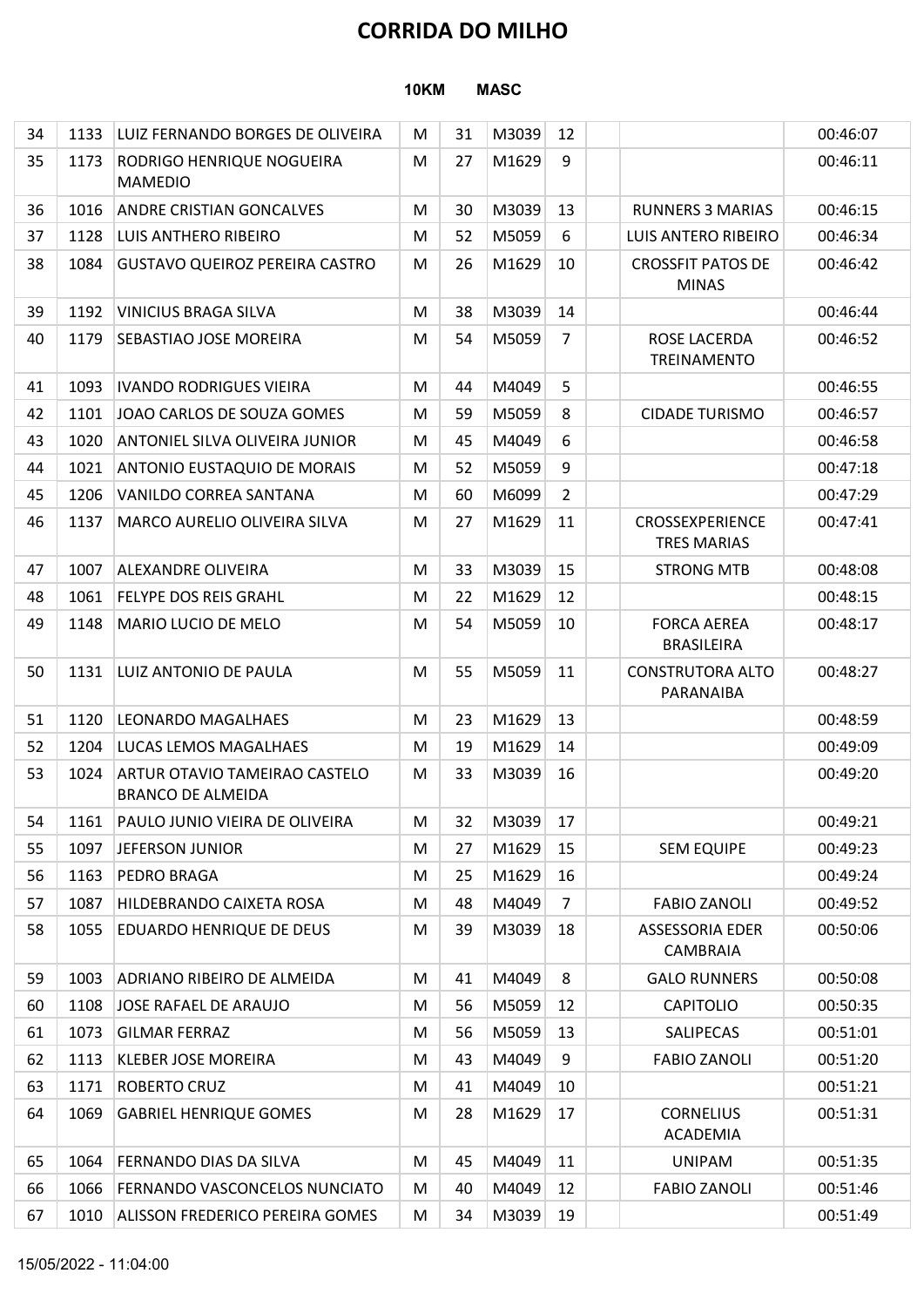#### 10KM MASC

|     |      |                                               |             |    |             | <b>CORRIDA DO MILHO</b> |                                           |          |
|-----|------|-----------------------------------------------|-------------|----|-------------|-------------------------|-------------------------------------------|----------|
|     |      |                                               | <b>10KM</b> |    | <b>MASC</b> |                         |                                           |          |
| 68  | 1185 | THIAGO DA SILVA MOTA                          | M           | 38 | M3039       | 20                      |                                           | 00:51:51 |
| 69  | 1002 | <b>ADRIANO PERIM</b>                          | M           | 44 | M4049       | 13                      | <b>COMPLETA</b><br>AGROVETERINARIA        | 00:51:55 |
| 70  | 1107 | JOSE MOREIRA SOBRINHO                         | M           | 60 | M6099       | 3                       | <b>AVULSO</b>                             | 00:52:10 |
| 71  | 1006 | <b>AGMAR CARVALHO</b>                         | M           | 54 | M5059       | 14                      | <b>FORCA AEREA</b><br><b>BRASILEIRA</b>   | 00:52:18 |
| 72  | 1091 | <b>ITALO ARNONT COSTA</b>                     | M           | 26 | M1629       | 18                      | <b>FABIO ZANOLI</b>                       | 00:52:27 |
| 73  | 1008 | <b>ALEXANDRE VIANNA</b>                       | M           | 40 | M4049       | 14                      | <b>PERCORRER</b>                          | 00:52:52 |
| 74  | 1176 | <b>RONAN GERALDO BARBOSA</b>                  | M           | 61 | M6099       | 4                       |                                           | 00:52:54 |
| 75  | 1029 | CAIO CESAR SILVA OLIVEIRA                     | M           | 29 | M1629       | 19                      | VASSALOS                                  | 00:53:18 |
| 76  | 1050 | <b>EDSON CORNELIO</b>                         | M           | 47 | M4049       | 15                      |                                           | 00:53:21 |
| 77  | 1034 | <b>CASSIO DAVID ARAUJO</b>                    | M           | 41 | M4049       | 16                      | <b>OAB ESPORTES</b>                       | 00:53:25 |
| 78  | 1132 | LUIZ EDUARDO FONSECA                          | M           | 47 | M4049       | 17                      | NENHUMA                                   | 00:53:38 |
| 79  | 1045 | <b>DIEGO RODRIGUES</b>                        | M           | 39 | M3039       | 21                      |                                           | 00:53:38 |
| 80  | 1203 | <b>EVANDO JOSE DE CARVALHO</b>                | M           | 61 | M6099       | 5                       |                                           | 00:53:55 |
| 81  | 1118 | LEANDRO MOREIRA PINTO                         | M           | 37 | M3039       | 22                      | <b>CROSSFIT PATOS DE</b><br><b>MINAS</b>  | 00:54:03 |
| 82  | 1071 | <b>GABRIEL VASCONCELOS NUNCIATO</b>           | M           | 37 | M3039       | 23                      | <b>CROSSFIT PATOS DE</b><br><b>MINAS</b>  | 00:54:21 |
| 83  | 1039 | DANIEL RABELO DE VASCONCELOS<br><b>JUNIOR</b> | M           | 58 | M5059       | 15                      |                                           | 00:54:34 |
| 84  | 1074 | <b>GILSON CARVALHO</b>                        | M           | 43 | M4049       | 18                      |                                           | 00:54:36 |
| 85  | 1038 | DANIEL BRITO VERSIANI CAMPOS                  | M           | 34 | M3039       | 24                      | <b>OAB ESPORTES</b>                       | 00:55:20 |
| 86  | 1195 | <b>VITOR TOLEDO</b>                           | M           | 29 | M1629       | 20                      | <b>RUNNERS 3 MARIAS</b>                   | 00:55:41 |
| 87  | 1033 | <b>CARLOS VINICIUS GONCALVES FILHO</b>        | M           | 55 | M5059       | 16                      |                                           | 00:55:52 |
| 88  | 1189 | <b>VICTOR DE CASTRO</b>                       | M           | 25 | M1629       | 21                      | VASSALOS                                  | 00:56:36 |
| 89  | 1068 | <b>FLAVIO CESAR THIAGO</b>                    | M           | 45 | M4049       | 19                      | <b>FLAVIO CESAR THIAGO</b>                | 00:57:10 |
| 90  | 1056 | <b>ELIO FARIA</b>                             | M           | 32 | M3039       | 25                      | T5 ASSESSORIA                             | 00:57:41 |
| 91  | 1052 | <b>EDSON PEREIRA DA SILVA</b>                 | M           | 59 | M5059       | 17                      | DANIEL OLIVEIRA                           | 00:58:21 |
| 92  | 1158 | ORLANDO PEREIRA DA SILVA                      | M           | 61 | M6099       | 6                       | <b>AVULSO</b>                             | 00:59:27 |
| 93  | 1119 | LEONARDO CAIXETA                              | M           | 37 | M3039       | 26                      |                                           | 01:00:09 |
| 94  | 1040 | DANIEL RODRIGUES AMORIM                       | M           | 42 | M4049       | 20                      |                                           | 01:00:49 |
| 95  | 1047 | DOUGLAS RANILSON CAIXETA SILVA                | M           | 28 | M1629       | 22                      | VASSALOS                                  | 01:01:08 |
| 96  | 1089 | <b>IGOR PEDRO BUENO</b>                       | M           | 25 | M1629       | 23                      | <b>IGOR PEDRO PEREIRA</b><br><b>BUENO</b> | 01:02:37 |
| 97  | 1169 | RICARDO ALVES DA SILVA JUNIOR                 | M           | 24 | M1629       | 24                      |                                           | 01:02:37 |
| 98  | 1044 | <b>DIEGO MOTTERAN</b>                         | M           | 38 | M3039       | 27                      | <b>NADIR CRUZ</b>                         | 01:03:38 |
| 99  | 1027 | <b>BRUNO DE ARRUDA</b>                        | M           | 33 | M3039       | 28                      | <b>BRUNO ALCANTARA</b>                    | 01:05:06 |
| 100 | 1182 | <b>TALLES HENRIQUE CAIXETA</b>                | M           | 44 | M4049       | 21                      | <b>UNIMED</b>                             | 01:06:01 |
| 101 | 1103 | JOILSON DIAS                                  | M           | 33 | M3039       | 29                      |                                           | 01:06:36 |
| 102 | 1114 | <b>LAERCIO FONSECA FREITAS</b>                | M           | 51 | M5059       | 18                      |                                           | 01:07:47 |
| 103 |      | 1153   MOSAR ROSA DE QUEIROZ                  | M           | 71 | M6099       | $\overline{7}$          |                                           | 01:08:35 |